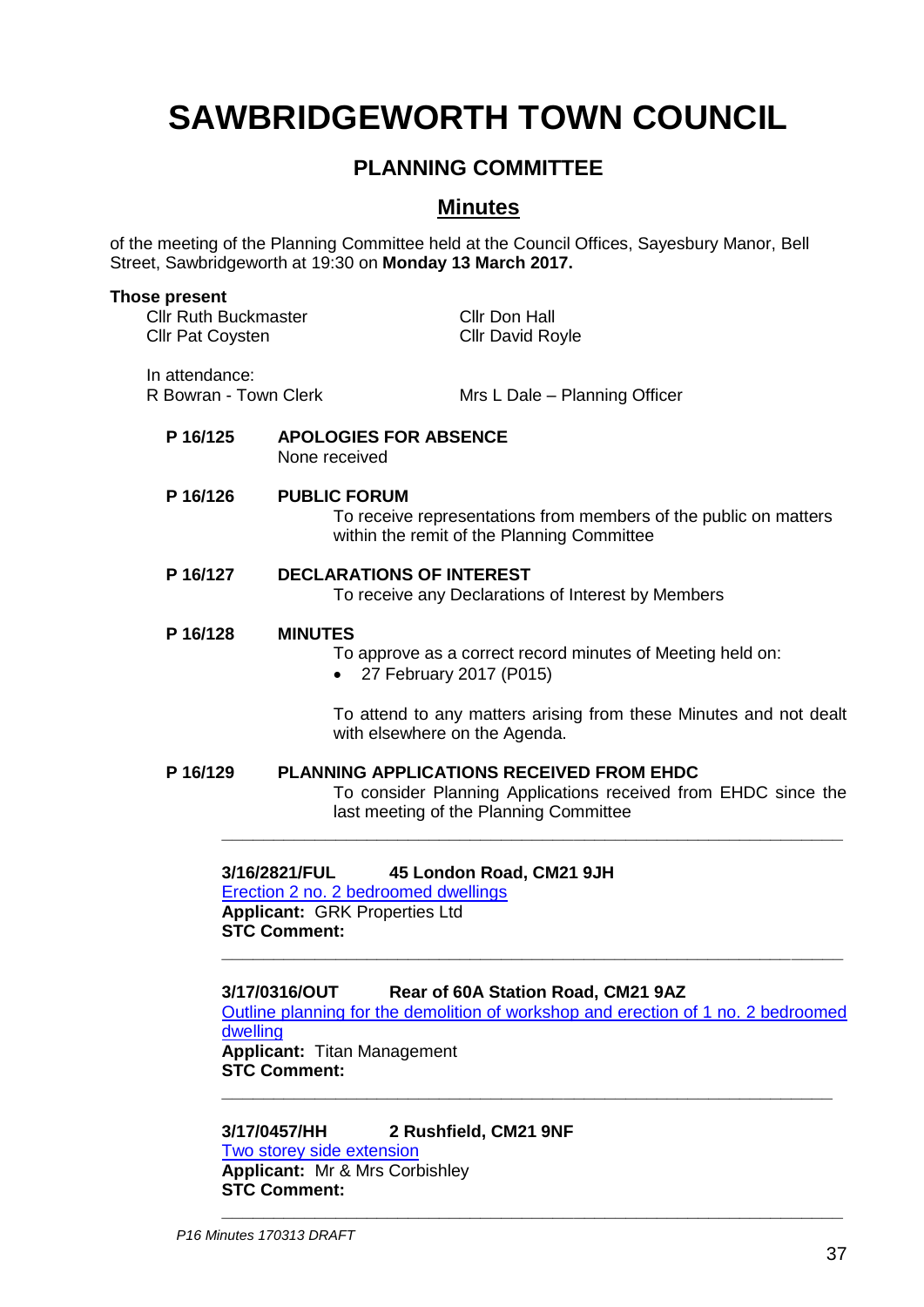#### **P 16/130 LATE PLANNING APPLICATIONS**

To deal with Planning Applications received from EHDC following the Publication of this Agenda and received before 10 March 2017

#### **3/17/0301/HH 1 Stoneleigh, CM21 0BT**

[Erection of single storey rear extension arrached](https://publicaccess.eastherts.gov.uk/online-applications/applicationDetails.do?activeTab=documents&keyVal=OIHR7ZGLMNN00) *(sic)* to an existing side [extension; pitched roof to existing side extension with roof light.](https://publicaccess.eastherts.gov.uk/online-applications/applicationDetails.do?activeTab=documents&keyVal=OIHR7ZGLMNN00) A**pplicant:** Mr & Mrs Phillips **STC Comment:**

**\_\_\_\_\_\_\_\_\_\_\_\_\_\_\_\_\_\_\_\_\_\_\_\_\_\_\_\_\_\_\_\_\_\_\_\_\_\_\_\_\_\_\_\_\_\_\_\_\_\_\_\_\_\_\_\_\_\_\_\_**

**\_\_\_\_\_\_\_\_\_\_\_\_\_\_\_\_\_\_\_\_\_\_\_\_\_\_\_\_\_\_\_\_\_\_\_\_\_\_\_\_\_\_\_\_\_\_\_\_\_\_\_\_\_\_\_\_\_\_\_\_**

**3/17/0480/LBC 20 Bell Street, CM21 9AN** [Regularisation for the replacement of door.](https://publicaccess.eastherts.gov.uk/online-applications/applicationDetails.do?activeTab=summary&keyVal=OL2DU8GL00X00) **Applicant:** JAC Kew and Partners **STC Comment: \_\_\_\_\_\_\_\_\_\_\_\_\_\_\_\_\_\_\_\_\_\_\_\_\_\_\_\_\_\_\_\_\_\_\_\_\_\_\_\_\_\_\_\_\_\_\_\_\_\_\_\_\_\_\_\_\_\_\_**

**3/17/0517/HH 44 Newton Drive, CM21 9HE** [Retention of single storey rear extension](https://publicaccess.eastherts.gov.uk/online-applications/applicationDetails.do?activeTab=summary&keyVal=OLS9V3GLFPU00) with flat roof and balustrade. *(retrospective)*. Removal [of side part of glazed balustrade and replacement](https://publicaccess.eastherts.gov.uk/online-applications/applicationDetails.do?activeTab=summary&keyVal=OLS9V3GLFPU00) with [raised flank wall to 1700 above](https://publicaccess.eastherts.gov.uk/online-applications/applicationDetails.do?activeTab=summary&keyVal=OLS9V3GLFPU00) flat roof. **Applicant:** Mr S Johnson **STC Comment:**

**\_\_\_\_\_\_\_\_\_\_\_\_\_\_\_\_\_\_\_\_\_\_\_\_\_\_\_\_\_\_\_\_\_\_\_\_\_\_\_\_\_\_\_\_\_\_\_\_\_\_\_\_\_\_\_\_\_\_\_\_**

**\_\_\_\_\_\_\_\_\_\_\_\_\_\_\_\_\_\_\_\_\_\_\_\_\_\_\_\_\_\_\_\_\_\_\_\_\_\_\_\_\_\_\_\_\_\_\_\_\_\_\_\_\_\_\_\_\_\_\_\_**

#### **P 16/131 PLANNING DECISIONS MADE BY EHDC**

To receive Planning Decisions from EHDC

#### **3/16/2232/LBC Hill Cottage, 37 London Road, CM21 9EH**

[Replacement of central heating system; Removal of boiler; Installation of new](https://publicaccess.eastherts.gov.uk/online-applications/applicationDetails.do?activeTab=summary&keyVal=OEBDBBGLLMN00)  [kitchen; New external flue; Extractor hood added to chimney breast; Electrical](https://publicaccess.eastherts.gov.uk/online-applications/applicationDetails.do?activeTab=summary&keyVal=OEBDBBGLLMN00)  [wiring upgraded, including ceiling lights to living and dining rooms and external](https://publicaccess.eastherts.gov.uk/online-applications/applicationDetails.do?activeTab=summary&keyVal=OEBDBBGLLMN00)  socket to rear gable. Replacement of vent with extractor fan to first floor [bathroom; Living room fireplace re-instated, relaying hearth in natural slate,](https://publicaccess.eastherts.gov.uk/online-applications/applicationDetails.do?activeTab=summary&keyVal=OEBDBBGLLMN00)  [fireplace brickwork stripped of paint and chimney liner fitted; hood/canopy added](https://publicaccess.eastherts.gov.uk/online-applications/applicationDetails.do?activeTab=summary&keyVal=OEBDBBGLLMN00)  [to fireplace; Dining room fireplace re-instated, repairs to fireplace surround and](https://publicaccess.eastherts.gov.uk/online-applications/applicationDetails.do?activeTab=summary&keyVal=OEBDBBGLLMN00)  [back plate and installation of chimney liner; Front walls adjoining the path](https://publicaccess.eastherts.gov.uk/online-applications/applicationDetails.do?activeTab=summary&keyVal=OEBDBBGLLMN00) to be [relaid, re-using existing bricks or matching bricks; Guttering reconfigured to direct](https://publicaccess.eastherts.gov.uk/online-applications/applicationDetails.do?activeTab=summary&keyVal=OEBDBBGLLMN00)  water to the rear of the house and channelled into a newly formed soakaway. [New alarm system including siren box to front and rear and motion activated light](https://publicaccess.eastherts.gov.uk/online-applications/applicationDetails.do?activeTab=summary&keyVal=OEBDBBGLLMN00)  [to rear elevation](https://publicaccess.eastherts.gov.uk/online-applications/applicationDetails.do?activeTab=summary&keyVal=OEBDBBGLLMN00)

**Applicant: Mr Daniel Johnson STC Comment:** No Comment **EHDC Decision:** Granted

**3/17/0016/HH 7 Roseacres, CM21 0BU** [Demolition of outbuilding. Erection of a two storey side extension; formation of](https://publicaccess.eastherts.gov.uk/online-applications/applicationDetails.do?activeTab=summary&keyVal=OJCXEEGLMS600)  [raised terrace at rear; extension of rear boundary wall](https://publicaccess.eastherts.gov.uk/online-applications/applicationDetails.do?activeTab=summary&keyVal=OJCXEEGLMS600) **Applicant: Mr & Mrs Darren Swainston STC Comment:** No Objection **EHDC Decision:** Granted

**\_\_\_\_\_\_\_\_\_\_\_\_\_\_\_\_\_\_\_\_\_\_\_\_\_\_\_\_\_\_\_\_\_\_\_\_\_\_\_\_\_\_\_\_\_\_\_\_\_\_\_\_\_\_\_\_\_\_\_\_**

**\_\_\_\_\_\_\_\_\_\_\_\_\_\_\_\_\_\_\_\_\_\_\_\_\_\_\_\_\_\_\_\_\_\_\_\_\_\_\_\_\_\_\_\_\_\_\_\_\_\_\_\_\_\_\_\_\_\_\_\_**